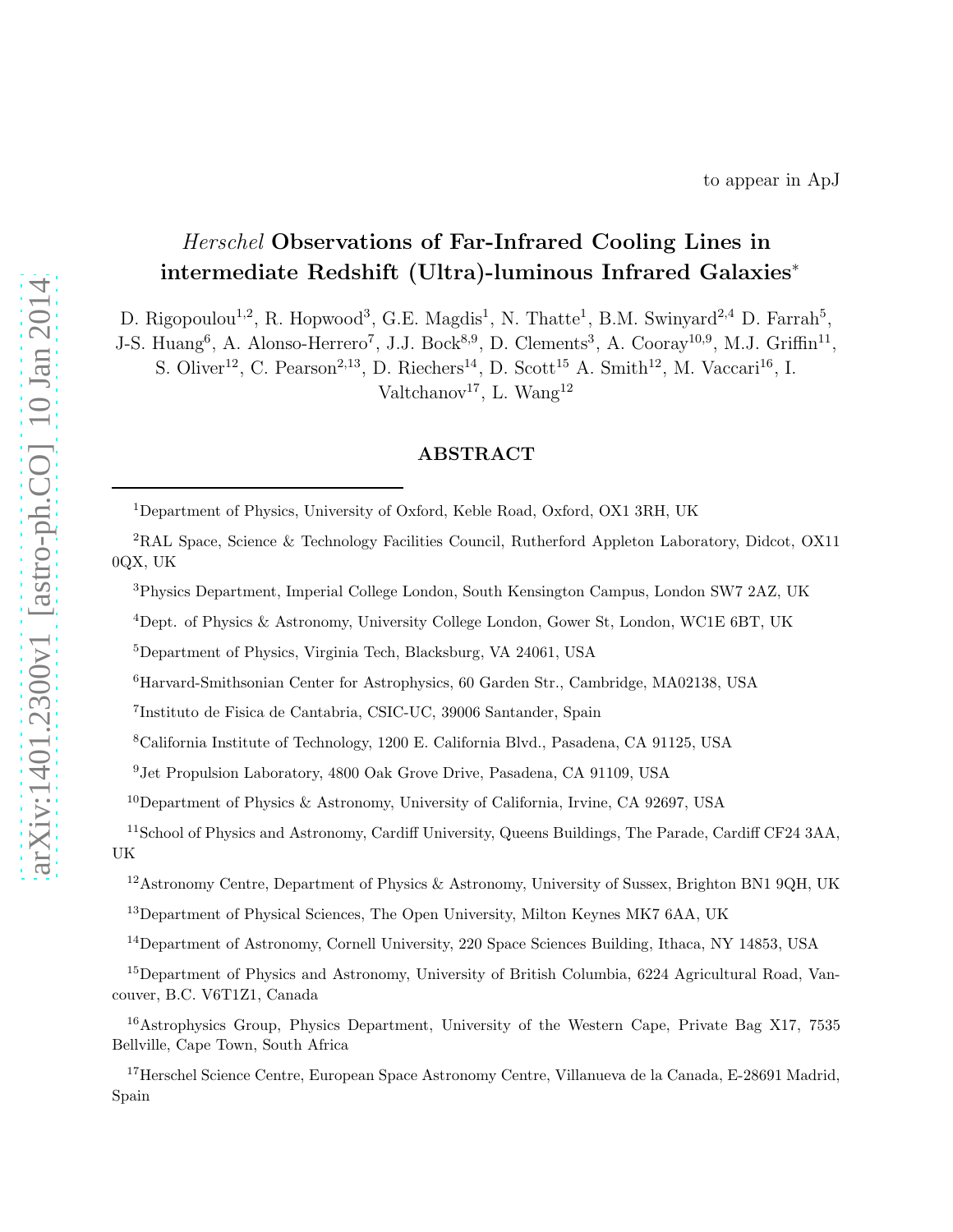We report the first results from a spectroscopic survey of the  $\text{[CII]}$  158 $\mu$ m line from a sample of intermediate redshift  $(0.2 < z < 0.8)$  (ultra)-luminous infrared galaxies, (U)LIRGs ( $L_{IR} > 10^{11.5}L_{\odot}$ ), using the SPIRE-Fourier Transform Spectrometer (FTS) on board the Herschel Space Observatory. This is the first survey of [CII] emission, an important tracer of star-formation, at a redshift range where the star-formation rate density of the Universe increases rapidly. We detect strong [CII]  $158\mu m$  line emission from over  $80\%$  of the sample. We find that the [CII] line is luminous, in the range  $(0.8-4) \times 10^{-3}$  of the far-infrared continuum luminosity of our sources, and appears to arise from photodissociation regions on the surface of molecular clouds. The  $L_{\text{[CII]}}/L_{\text{IR}}$  ratio in our intermediate redshift (U)LIRGs is on average ∼10 times larger than that of local ULIRGs. Furthermore, we find that the  $L_{\text{[CII]}}/L_{\text{IR}}$  and  $L_{\text{[CII]}}/L_{\text{CO(1-0)}}$  ratios in our sample are similar to those of local normal galaxies and high-z star-forming galaxies. ULIRGs at  $z \sim 0.5$  show many similarities to the properties of local normal and high-z star forming galaxies. Our findings strongly suggest that rapid evolution in the properties of the star forming regions of luminous infrared galaxies is likely to have occurred in the last 5 billion years.

Subject headings: infrared: galaxies — infrared:  $ISM$  — galaxies: starburst

## 1. Introduction

Luminous ( $10^{11} < L_{IR(8-1000)} < 10^{12}$  L<sub>☉</sub>) and ultra-luminous IR galaxies ( $L_{IR(8-1000)} > 10^{12}$  $L_{\odot}$ , (U)LIRGs) are amongst the most important populations in studies of galaxy evolution. The origin of their extreme luminosities has been the focus of debate since their discovery by IRAS however, it is now widely accepted that local  $(z<0.26)$  ULIRGs are primarily powered by star-formation (e.g. Genzel et al. 1998, Rigopoulou et al. 1999, Farrah et al. 2007).

While ULIRGs in the local Universe are rare (e.g. Lagache et al. 2005), they contribute significantly to the total IR energy density from redshifts 0.5 and above (e.g. Le Floc'h et al. 2005, Rodighiero et al. 2010). At redshifts  $z > 2$  submillimetre galaxies (SMGs) are considered to be the more luminous counterparts of local ULIRGs (e.g. Blain et al. 2002). There are many indications however, that local ULIRGs differ systematically from their high redshift counterparts. Many authors (e.g. Papovich et al. 2007, Farrah et al. 2008, Muzzin

<sup>∗</sup>Herschel is an ESA space observatory with science instruments provided by European-led Principal Investigator consortia and with important participation from NASA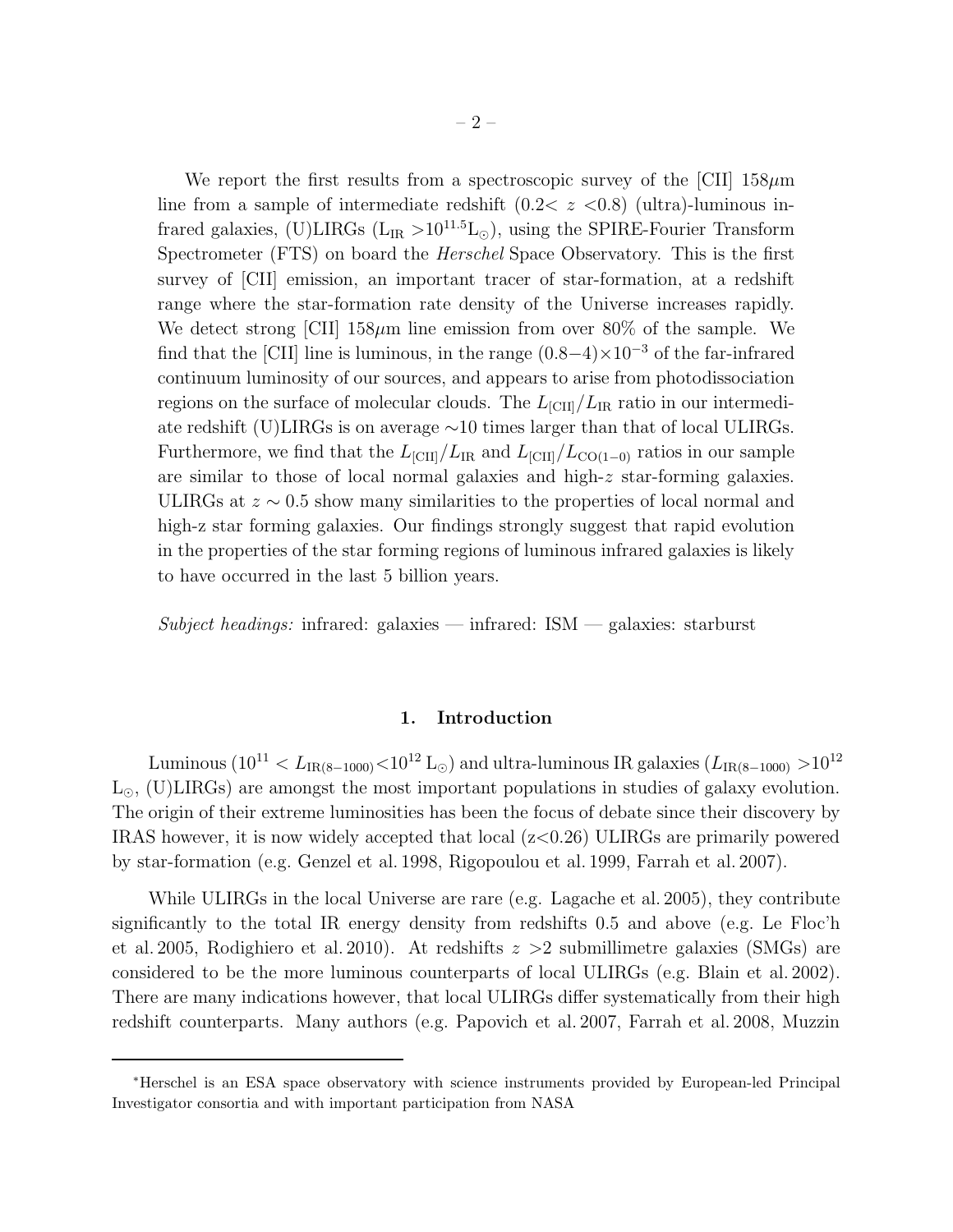et al. 2010, Swinbank et al. 2010) have found that high-z ULIRGs have different Spectral Energy Distributions (SEDs), mid-infrared properties and extent of star-forming regions when compared to local ones. More recently, Rujopakarn et al. (2011) compared physical scales of the star-forming regions and concluded that high-z ULIRGs are more akin to local star-forming galaxies rather than local ULIRGs.

The fine structure line [CII] at  $158 \mu m$  is one of the brightest emission lines in the spectra of galaxies. [CII] traces gas exposed to far-ultraviolet (FUV) photons from OB stars with energies greater than 11.3 eV, the ionisation potential of  $C<sup>0</sup>$ . In these photodissociation regions (PDRs), atomic, molecular, hydrogen and electrons can collisionally excite the ground state of  $C^+$  ions producing [CII] which cools the gas. Early [CII] detections with the Kuiper Airborne Observatory (KAO) in nearby galaxies showed that the line was bright, 0.1−1% of the observed far-infrared (FIR) luminosity (e.g. Stacey et al. 1991, Crawford et al. 1985). Subsequent observations with the *Infrared Space Observatory (ISO)* confirmed these findings but highlighted a deficit of the [CII] line in the highest luminosity systems such as local ULIRGs (e.g. Luhman et al. 1998, 2003).

Since most local ULIRGs are thought to be star-formation dominated (e.g. Genzel et al. 1998, Rigopoulou et al. 1999) the [CII]-deficit appeared at odds with previous results and a number of explanations were put forward, including size of [CII] emitting regions, metallicity and dust content (e.g. Luhman et al. 1998, 2003). But recent detections of [CII] in luminous z>1.5 star-forming systems with Herschel (e.g. Ivison et al. 2010, Valtchanov et al. 2011, George et al. 2013) and other ground-based facilities (e.g. Hailey-Dunsheath et al. 2010, Stacey et al. 2010) revealed that their [CII]/FIR luminosity ratios are similar to local star-forming galaxies, much above the median values found for local ULIRGs. More recently, Gracia-Carpio et al. (2011) found that the  $\text{[CII]}/L_{\text{FIR}}$  ratio is inversely proportional to  $L_{\text{FIR}}/M(H_2)$  for a fixed  $L_{\text{FIR}}$  for a sample of local starbursts and (U)LIRGs.

Here we present the first results of a survey of [CII] in a sample of  $0.2 < z < 0.8$  (U)LIRGs. The redshift range  $0.2 \ll z \ll 0.8$  represents a crucial phase in galaxy evolution: it is exactly in this range that the star formation density of the Universe increases steeply, becoming essentially flat at z>1.5 (e.g. Magnelli et al. 2013, Bouwens et al. 2009). [CII] observations of galaxies in this cosmic epoch will establish the long-sought link between the local and high-z Universe and allow us to form a benchmark for future studies of [CII] at higher redshifts.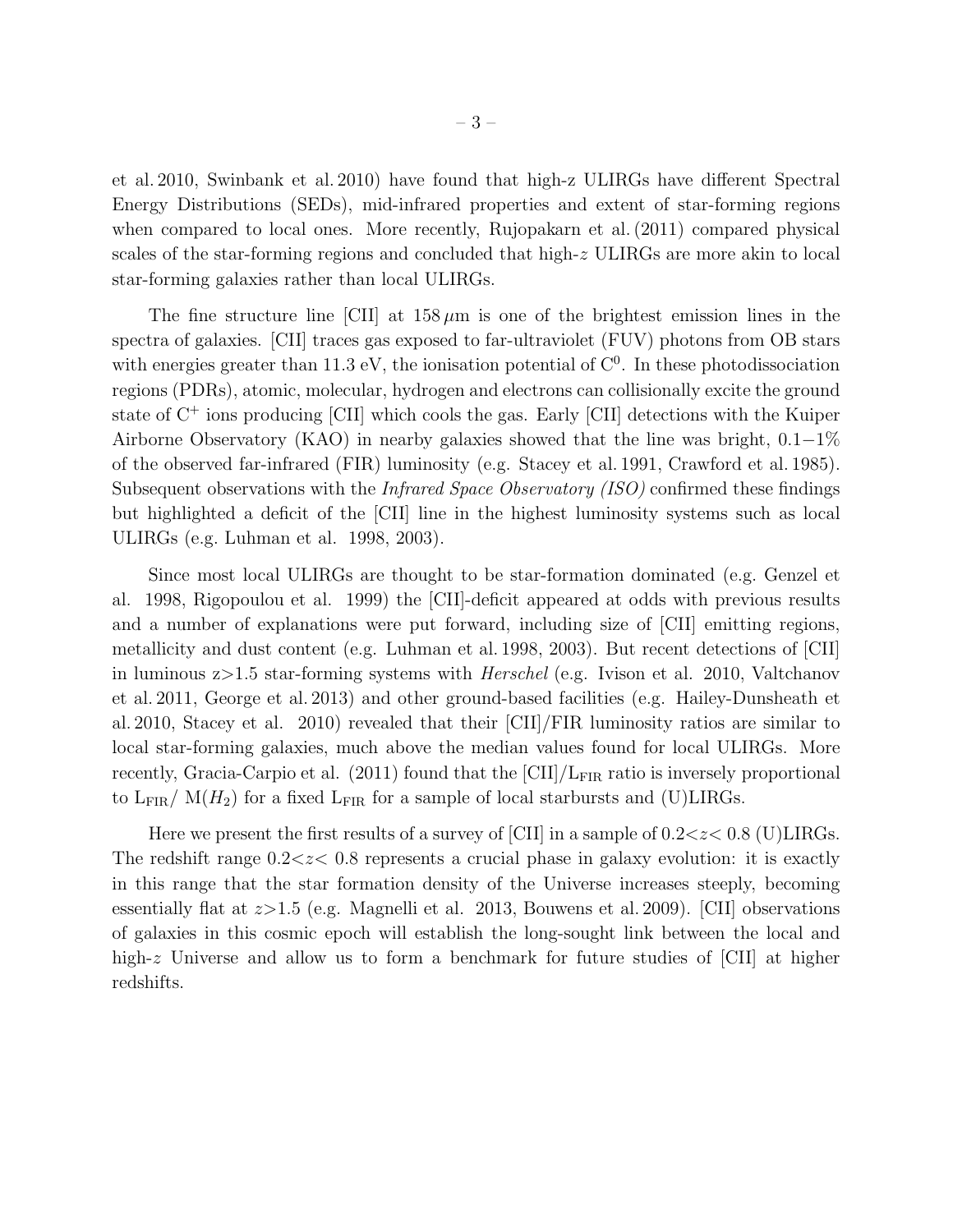#### 2. Sample Selection & Observations

#### 2.1. The Sample

The primary goal of the survey is to investigate the properties of the ISM and in particular whether intermediate redshift (U)LIRGs are [CII]-deficient like their local counterparts. To construct the present sample we employed the Herschel Multi-tiered Extragalactic Survey (HerMES, Oliver et al. 2012) photometric catalogues produced using a prior source extraction based on the position of known  $24 \mu m$  sources (XID, Roseboom et al. 2012). We searched for sources that satisfied the following two criteria: (1)  $S_{250} > 150 \,\mathrm{mJy}$ , a limit imposed to ensure detection of the source against the background emission of the telescope at 80 K and, (2) redshift in the range  $0.2 < z < 0.8$  so that we could observe at least one of the primary cooling lines [CII] 158  $\mu$ m, [NII] 205  $\mu$ m and [CI] 307  $\mu$ m in the 194–671  $\mu$ m range. These criteria resulted in the selection of 22 (U)LIRGs with  $L_{IR(8-1000)} > 10^{11.2}$ L<sub>⊙</sub>, 17 of them with confirmed spectroscopic redshifts  $(z<sub>spec</sub>)$ .

We have supplemented the far-infrared spectroscopic data with single-dish CO data using the IRAM 30 m and ESO APEX telescopes and, spatially resolved optical Integral field spectroscopic data using the Oxford-SWIFT IFU (Thatte et al. 2010) on Palomar. The present Letter focuses on 12 intermediate redshift (U)LIRGs with  $z_{\rm spec}$  for which the [CII] 158  $\mu$ m line falls in the SPIRE-FTS range. We note that the [OI]63  $\mu$ m line does not fall in the FTS range, hence we assume that [CII] is the primary cooling line in our sample. Measurements of the full sample and reports of the ancillary datasets and measurements will be presented in Magdis et al.  $(2014)$ .

## 2.2. SPIRE-FTS Spectroscopy

The (U)LIRGs in our sample were observed with the Spectral and Photometric Imaging REceiver (SPIRE; Griffin et al. 2010) Fourier Transform Spectrometer (FTS) on board the Herschel Space Observatory (Pilbratt et al. 2010), between March 2012 and January 2013. The FTS observed 100 repetitions (13320 seconds total integration time) on each target in single pointing, high spectral resolution  $(0.048 \text{ cm}^{-1})$  mode, with sparse spatial sampling. The SPIRE-FTS measures the Fourier transform of the spectrum of a source using two bolometer detector arrays, simultaneously covering wavelength bands of  $194-313 \mu m$  (SSW) and 303–671  $\mu$ m (SLW). All (U)LIRGs in the sample are point-like, given the beam size in SSW and the distances. A typical spectrum around the [CII] line is shown in Fig. 1. All ULIRGs in our sample are extremely faint targets for the FTS and, require post-pipeline processing beyond the standard reduction. A detailed account of the procedure used can be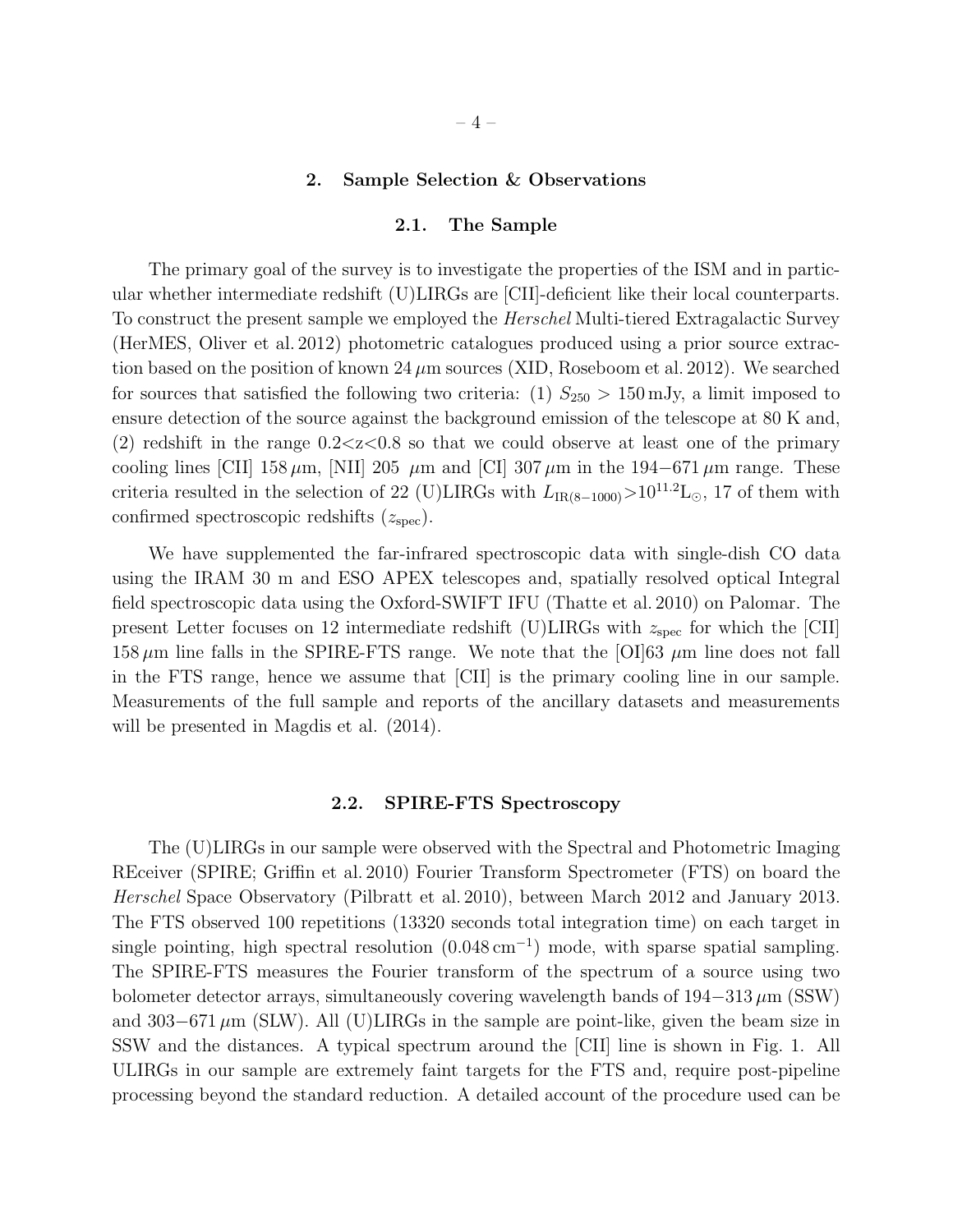found in Hopwood et al. (2013). In brief, we used the standard FTS pipeline (Fulton et al. 2013b in prep) in HIPE (Ott et al. 2010) version 11 to reduce the data. Within the pipeline steps, a bespoke Relative Spectral Response Function (RSRF) constructed from selected long dark sky observations was applied if it improved the noise in the point source calibrated product (level-2 product).

Two methods can be used to remove residual background in the level-2 spectra. Firstly, spectra from detectors around the central "on-source" detector were selected and their average spectra subtracted from the central detector. The second method involves subtracting a dark sky spectrum observed on the same operational day. We found the off-axis subtraction provided the best reduction in residual for all but one observation. Once the optimum reduction method was determined and the level-2 spectra obtained, these were examined for spectral features. Since random noise in an FTS spectrum can easily mimic a faint line we used the jackknife technique as a reliability test to minimise spurious detections. In brief, each unaveraged level-2 spectrum, of 200 scans, was split into sequential subsets. This was repeated for subsets of decreasing number of scans. By plotting the averaged subsets at the expected line positions and making a visual comparison over all subsets, an assessment of the presence of an expected line was made.

Once a line was assessed as real, a bootstrap method was used to measure the line flux. For any given observation, scans were randomly sampled until the number in the parent population (of 200) was reached. These random scans were then averaged and the line measurements made by fitting a sinc function, or, if the line was partially resolved (in six cases) we employed a sinc convolved with a Gaussian. We repeated the process 10,000 times for each observation and fitted a Gaussian to the resulting line flux distribution to obtain the mean line flux. The standard deviation was taken as the associated  $1\sigma$  uncertainties. Random frequency positions were also selected and the same process repeated to give comparison distributions and provide a second reliability check. Due to the nature of FTS random and systematic noise, the distributions obtained for random frequency positions are indistinguishable to those for faint lines  $( $2\sigma$ ), however, a background level can$ be established with the bootstrapped results for these randomly selected positions, above which a real spectral feature is strongly suggested. For any line found to be below  $2\sigma$ , the bootstrapped flux density is taken as an upper limit, but only if the presence of a [CII] line is supported by the jackknife and other visual checks.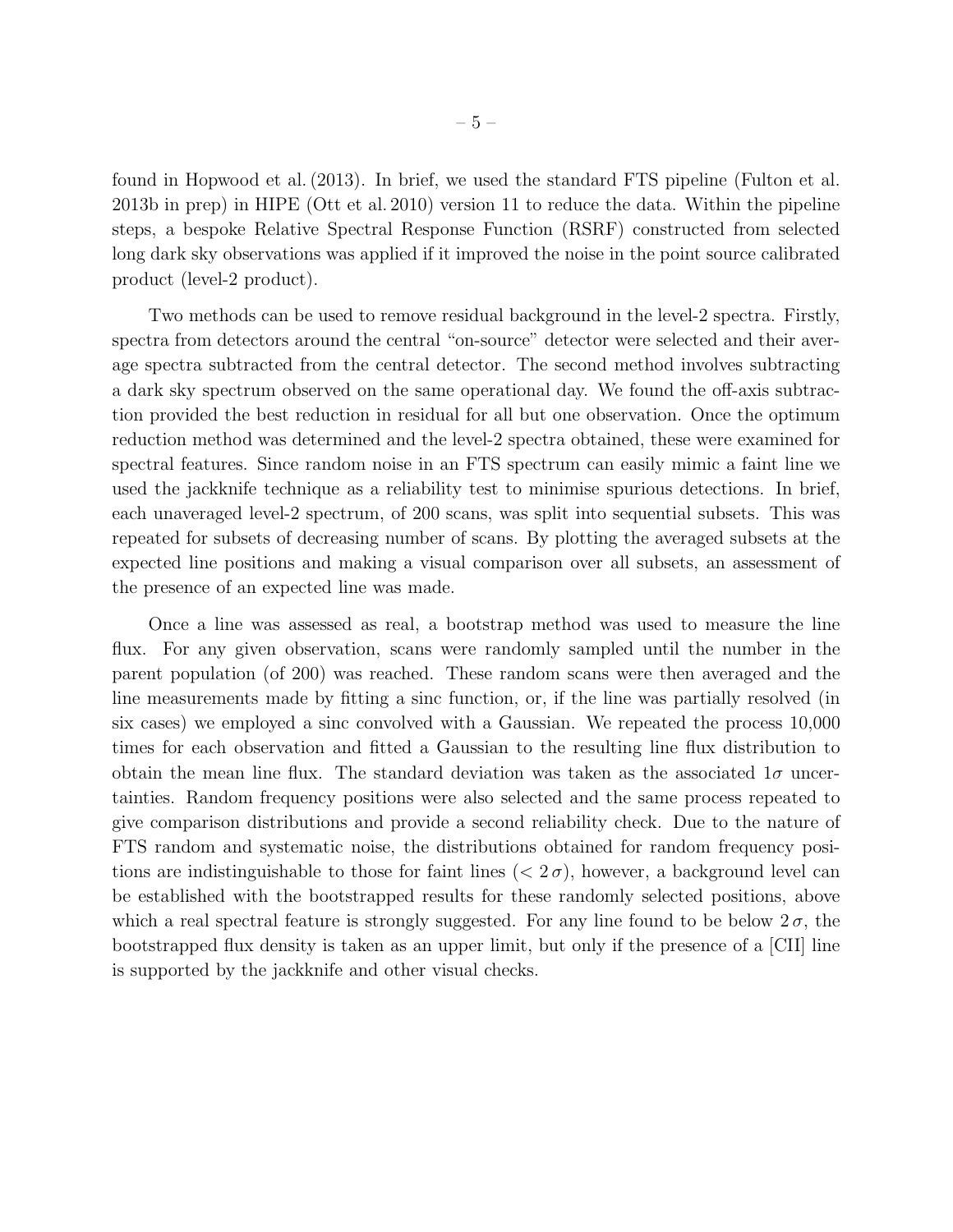#### 3. Results

## 3.1. The  $L_{\text{[CII]}}/L_{\text{IR}}$  Relationship

We have detected [CII] line emission  $(>3\sigma)$  from 10 of the 12 ULIRGs with  $z_{\rm spec}$ . The [CII] line is bright in all detected sources, in the range  $(0.6{\text -}2.6)\times10^9{\text{L}}_{\odot}$ . The brightest source, with a [CII] line luminosity of  $5.7 \times 10^{10}$  L<sub>☉</sub> has been identified with a  $z=2.31$  luminous galaxy merger (XMM01, Fu et al. 2013) although the lens galaxy was originally selected. The two sources with the lowest [CII] line luminosity both contain spectroscopically confirmed AGN (Houck et al. 2003) but are not classified as QSOs.

The parameter  $R = L_{\text{[CII]}}/L_{\text{FIR}}$ , defined as the ratio of the [CII] line luminosity to the far-infrared continuum luminosity  $L_{\text{FIR}}$ <sup>[†](#page-5-0)</sup> can be used to probe the strength of the ambient radiation field  $(G_0, e.g.$  Kaufman et al. 1999) under the PDR paradigm. Since the emergent FIR intensity is directly proportional to the underlying radiation field and,  $L_{\text{[CII]}}$  is only weakly dependent on  $G_0$  it follows that their ratio R is inversely proportional to  $G_0$ . Low values of R would imply a hard underlying radiation field. Despite local ULIRGs being predominantly starburst dominated (e.g. Rigopoulou et al. 1999, Farrah et al. 2007) their ratio  $R=L_{\text{[CII]}}/L_{\text{FIR}}$  is surprisingly low, less than 1% (e.g. Luhman et al. 2003, Farrah et al. 2013). In contrast, high redshift ULIRGs at  $z \sim 1-2$  (e.g. Stacey et al. 2010) and  $z > 2$ lenses discovered by Herschel (e.g. Ivison et al 2010, Valtchanov et al. 2011) have R ratios similar to those of local star-forming galaxies.

In Fig. 2 we plot the observed R ratio as a function of  $L_{\text{FIR}}$ , for a sample of nearby normal and starburst galaxies (Malhotra et al. 2001), local ULIRGs (Farrah et al. 2013, Diaz-Santos et al. 2013), high-z star-forming and AGN-powered sources (Stacey et al. 2010), Hailey-Dunsheath et al. 2010), high-z lenses from Ivison et al  $(2010)$ , Valtchanov et al. (2011), George et al. (2013) and our sample. Local star forming and normal galaxies and high-redshift star forming galaxies display ratios of R∼0.001−0.01 while R is in the range  $(1.3-10)\times10^{-4}$  for local ULIRGs. The ratio varies between  $R \approx 3\times10^{-4} - 0.7\times10^{-2}$  for our sample (U)LIRGs. Turning to the two AGN sources in our sample with low  $L_{\text{[CII]}}/L_{\text{FIR}}$  we note that it is plausible that a sizeable fraction of the  $L_{\rm FIR}$  originates in the AGN component hence lowering the overall  $L_{\text{[CII]}}/L_{\text{FIR}}$  ratio.

Our finding reveals, for the first time, that intermediate redshift (U)LIRGs with no AGN have  $L_{\text{[CII]}}/L_{\text{FIR}}$  ratios similar to those of high-redshift star-forming galaxies and local normal galaxies. The implications of this result for the nature and evolution of ULIRGs are

<span id="page-5-0"></span><sup>†</sup>defined as the luminosity between  $42.5-122.5 \,\mu m$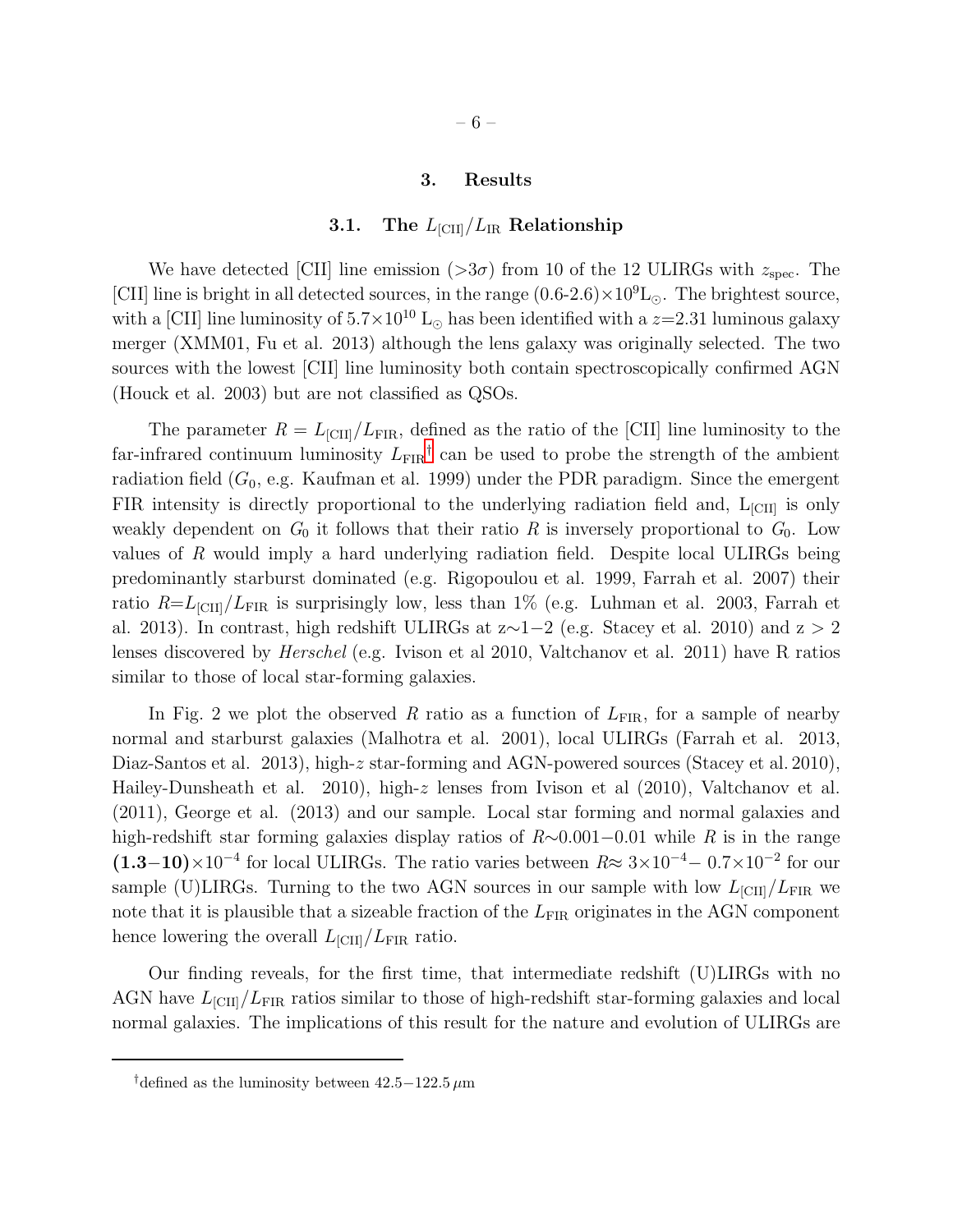discussed in Section 4.

# 3.2. The [CII]/CO(1−0) ratio and PDR properties

Early [CII] surveys of extragalactic sources and mapping of the Galaxy (e.g. Heiles et al. 1994, Cubick et al. 2008) have established that a large fraction of [CII] emission in galaxies originates in PDRs on the outer layers of molecular clouds exposed to intense far-UV radiation. [CII] also acts as a coolant of the low density warm ionized medium. Recent studies (e.g. Rigopoulou et al. 2013) found that up to 25% of the [CII] emission in the star forming galaxy IC342 originates in the diffuse ionized gas. We will thus assume that the majority of [CII] emission in our sample (U)LIRGs originates in PDRs. Kaufmann et al. (1999) presented PDR models in which the line emission from the clouds is determined by the density of the gas  $\eta$  and the incident flux  $G_{\theta}$  (expressed in units of the Habing Field,  $1.6\times 10^{-3}$  erg cm<sup>-2</sup> s<sup>-1</sup>). The models assume that the [CII] line and the FIR continuum are optically thin optically thick and self-absorption case is not likely (see e.g. Luhman et al. 2003) but, the low-J CO transitions are optically thick. So when comparing models to observables one needs to subtract off the fraction of the [CII] line arising in the ionized medium ( $\sim 25\%$ , e.g. Rigopoulou et al. 2013), and multiply the CO line intensity by a factor of two for all objects.

Using the CO measurements reported in Magdis et al. (2014) we examine the  $L_{\text{[CII]}}/L_{\text{CO(1-0)}}$ ratio for our intermediate redshift ULIRGs. For sources without  $CO(1-0)$  measurements we use the conversion factors for submm galaxies  $CO(2-1)/CO(1-0) \sim 0.84 \pm 0.13$  and  $CO(3-1)$ 2)/CO(1-0) ~ 0.52  $\pm$  0.09. (e.g. Bothwell et al. 2013). The  $L_{\text{[CII]}}/L_{\text{CO(1-0)}}$  ratio for our sample is 3300  $\pm$  420. This value excludes the two sources that contain confirmed AGN. For comparison, local ULIRGs have a mean  $L_{\text{[CII]}}/L_{\text{CO(1-0)}}$  ratio of 1500 $\pm$ 260, high-z starforming galaxies 4050±410, normal local galaxies 1800±270, while starburst nuclei and local Galactic star-forming regions have a ratio of  $4100\pm320$  (Stacey et al. 1991). We find that the mean  $L_{\text{[CII]}}/L_{\text{CO(1-0)}}$  value for our sample is a factor of two larger than that of local ULIRGs and closer to the value found for local and high-z star-forming galaxies. Although local normal galaxies and local ULIRGs have similar  $L_{\text{[CII]}}/L_{\text{CO(1-0)}}$  ratios, their  $L_{\text{[CII]}}/L_{\text{FIR}}$ ratios are a factor of 10 different. Local normal galaxies have higher  $L_{\text{[CII]}}/L_{\text{FIR}}$  values than those seen in local ULIRGs. Likewise, the  $L_{\text{[CII]}}/L_{\text{CO(1-0)}}$  and  $L_{\text{[CII]}}/L_{\text{FIR}}$  ratios of local and intermediate redshift ULIRGs are different by a factor of 2 and 10, reinforcing our earlier findings that the properties of the ISM of ULIRGs changes dramatically between  $z=0$  and  $z=0.5$ .

To further investigate these trends, in Figure 3 we plot the  $L_{\text{[CII]}}/L_{\text{FIR}}$  and  $L_{\text{CO(1-0)}}/L_{\text{FIR}}$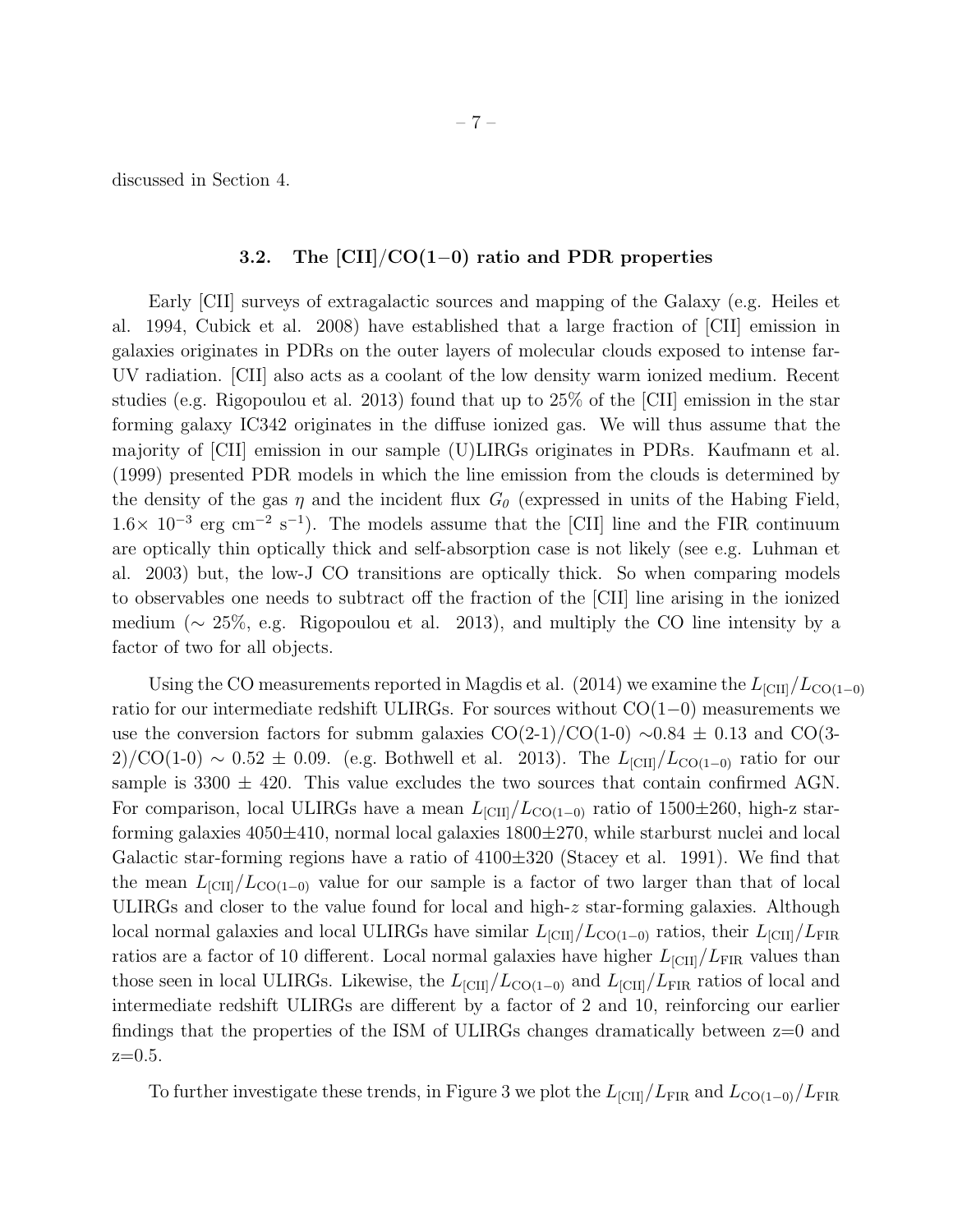ratios for our sample and compare them to those of galactic star-forming regions, local ULIRGs, local normal galaxies, high and low-z star-forming galaxies and recent  $Herschel$ measurements of high-z lensed star-forming galaxies from Ivison et al (2010), Valtchanov et al. (2011), and George et al. (2013). For reference, we also show PDR model calculations<sup>[‡](#page-10-0)</sup> for gas density  $\eta$  and FUV strength  $G_0$  (adapted from Hailey-Dunsheath et al 2010) applicable to sources without a dominant AGN component.

The mean  $L_{\text{[CII]}}/L_{\text{FIR}}$  and  $L_{\text{CO(1-0)}}/L_{\text{FIR}}$  ratios for intermediate redshift ULIRGs are a factor of 10 and 7 times higher than those of local ULIRGs. Since the emergent  $L_{\text{FIR}}$ is proportional to the incident radiation flux (parameterised by  $G_0$ ) the smaller  $L_{\text{[CII]}}/L_{\text{FIR}}$ line ratios observed in local ULIRGs indicate that [CII] must be produced in dense PDRs illuminated by a strong radiation field (e.g. Farrah et al. 2013). In a recent study of [CII] line emission from a sample of local ULIRGs Diaz-Santos et al. (2013) argue in favor of smaller/compact star-forming regions.

Clearly, none of the above scenarios are applicable to the intermediate redshift (U)LIRGs. The data points for our sample fall in the range  $10^3 < G_0 < 10^2$  an area which overlaps with the low end of the distribution of the  $G_0$  values for starbursts and the high end of  $G_0$  values for normal galaxies. Hence, we conclude that the bulk of the molecular gas in intermediate redshift (U)LIRGs is exposed to a softer radiation field than that of local ULIRGs, more akin to those found in nearby starburst nuclei.

The  $L_{\text{CO(1-0)}}/L_{\text{FIR}}$  of intermediate redshift (U)LIRGs is ∼7 times higher than that of local ULIRGs. It is similar to the upper end of the values seen in local starburst nuclei and local normal galaxies. However, as we discussed earlier, intermediate redshift ULIRGs display an  $L_{\text{[CII]}}/L_{\text{CO(1-0)}}$  ratio of 3000 which is higher than the value found in local normal galaxies but lower that that of starburst nuclei (4100). A lower  $L_{\text{[CII]}}/L_{\text{CO(1-0)}}$  (for the same  $L_{\text{CO(1-0)}}/L_{\text{FIR}}$  value) ratio would imply that most of the CO emission originates in molecular clouds residing in less active star-forming regions than those responsible for producing the fine-structure emission lines.

## 4. The Nature and Evolution of Luminous Infrared Galaxies

The star formation rate density (SFRD) in the Universe increases dramatically from the present day to  $z \sim 1$  at which point it becomes flat out to  $z \sim 3-4$  (e.g. Bouwens et al. 2009, Magnelli et al. 2013). Luminous Infrared Galaxies are a dominant component to the

<sup>‡</sup>based on PDRToolbox (PDRT) web site: http://dustem.astro.umd.edu/)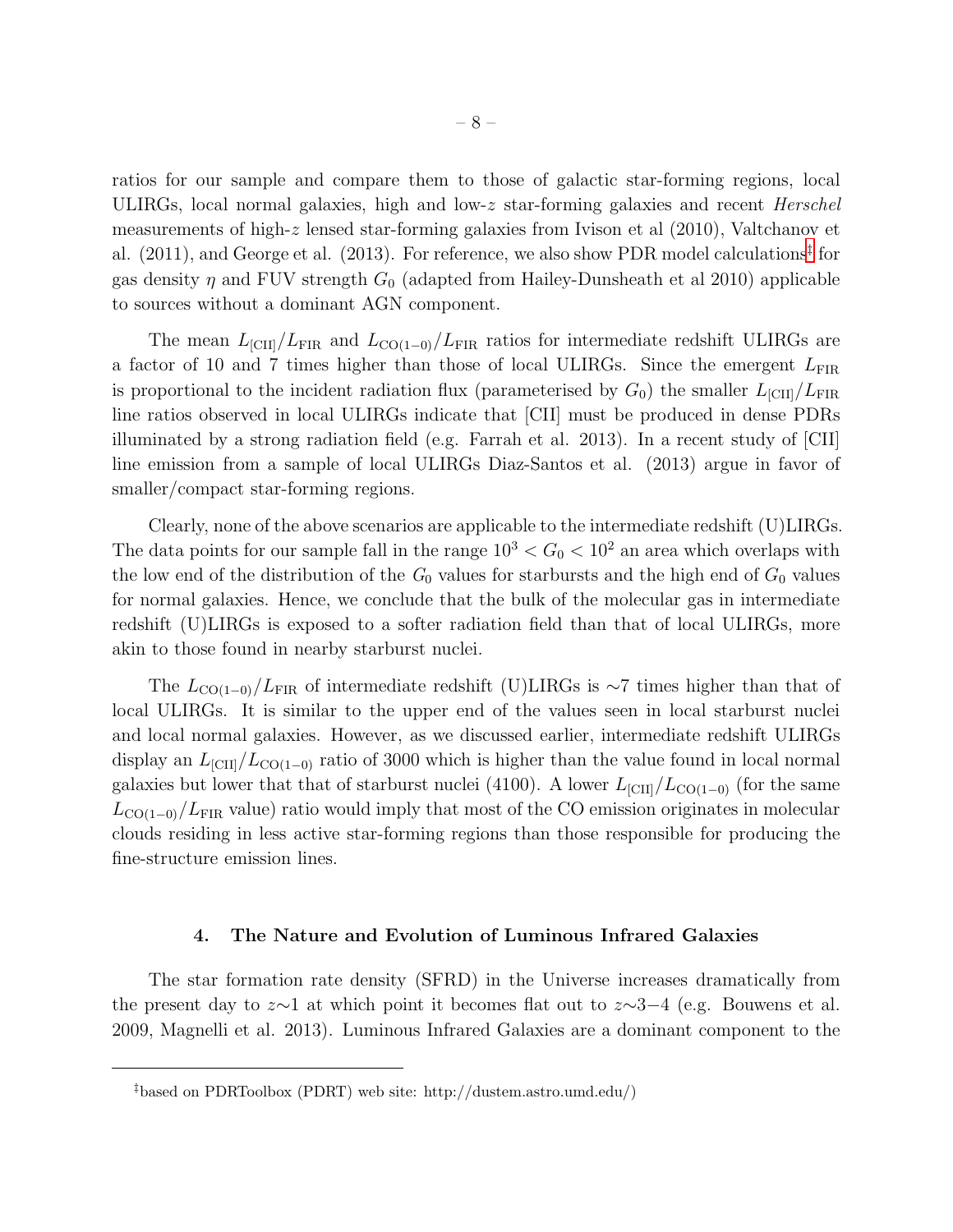co-moving SFRD between z∼0.5−1 so their properties may give clues to the drivers behind the dramatic rise at  $z<1$ .

Although local ULIRGs have been used as templates for z∼2 luminous infrared galaxies, increasing evidence exists (e.g. Papovich et al. 2007, Farrah et al. 2008, Swinbank et al. 2010) that they are distinctly different to their high-z counterparts.

It is now well established that the intense star-forming activity of local ULIRGs is the result of merging (e.g. Sanders & Mirabel 1999). Morphology indications in high-resolution HST images however, reveal that, at  $z \sim 2$  at least 50% of the Herschel-selected starbursts are not driven by galaxy mergers (e.g. Kartaltepe et al. 2011). In section 3 we presented new evidence that the properties of the star-forming regions of our intermediate redshift (U)LIRGs are distinctly different to those of local ULIRGs. Instead, they bear a closer resemblance to those found in high redshift star-forming galaxies. In particular, we found evidence that the star-forming regions of our z∼0.5 (U)LIRGs are illuminated by moderately intense FUV radiation, with  $G_0$  in the range  $10^2-10^{2.5}$  and  $G_0/\eta \sim 0.1-1$  cm<sup>3</sup> (when the appropriate corrections of  $0.7 \times L_{\text{[CII]}}$  and  $2 \times L_{\text{CO}}$  are applied). Similar  $G_0/\eta$  values have been found for local normal and starburst galaxies (e.g. Wolfire et al. 1990). In contrast, the low  $L_{\text{CIII}}/L_{\text{FIR}}$  values seen in local ULIRGs are the result of the presence of intense radiation fields  $G_0$  with high column densities  $G_0/\eta \sim 0.02-0.03$  cm<sup>3</sup> (Farrah et al. 2013) and possibly compact sizes (e.g. Diaz-Santos et al. 2013). The high  $L_{\text{[CII]}}/L_{\text{FIR}}$  values seen in intermediate redshift ULIRGs together with the modest radiation fields speak against the existence of such dense compact PDRs, hence the star-forming regions of intermediate redshift (U)LIRGs must be extended.

Our survey has revealed a strong evolution in the properties of ULIRGs at  $0.2 < z < 0.8$ and confirms the use of the [CII] line and the  $L_{\text{[CII]}}/L_{\text{IR}}$  and  $L_{\text{[CIII]}}/L_{\text{CO(1-0)}}$  ratios, in probing the properties of the star forming regions in galaxies at low, intermediate and high redshifts. Even at modest redshifts ( $z\sim0.5$ ) the nature of the ULIRG population changes significantly from exclusively compact merger-driven to a more varied population.

We thank the anonymous referee for his/her insightful comments. DR and GEM acknowledge support from grant ST/K00106X/1 and the John Fell Oxford University Press (OUP) Research Fund (GEM). This paper is based on data from Herschel's SPIRE-FTS. SPIRE has been developed by a consortium of institutes led by Cardiff Univ. (UK) and including: Univ. Lethbridge (Canada); NAOC (China); CEA, LAM (France); IFSI, Univ. Padua (Italy); IAC (Spain); Stockholm Observatory (Sweden); Imperial College London, RAL, UCL-MSSL, UKATC, Univ. Sussex (UK); and Caltech, JPL, NHSC, Univ. Colorado (USA). This development has been supported by national funding agencies: CSA (Canada);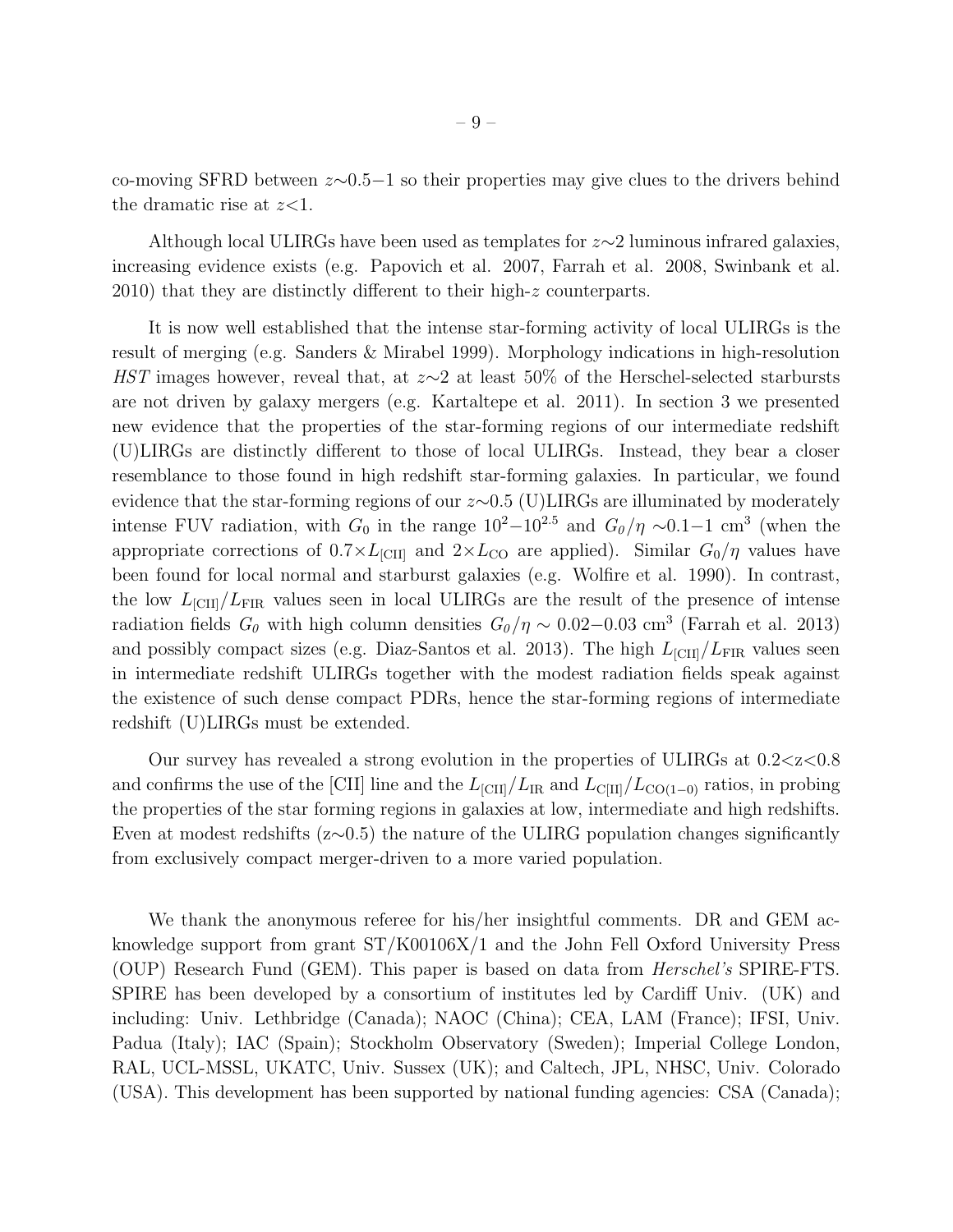NAOC (China); CEA, CNES, CNRS (France); ASI (Italy); MCINN (Spain); SNSB (Sweden); STFC, UKSA (UK); and NASA (USA).

Facilities: Herschel, IRAM:30m, APEX.

# REFERENCES

- Blain, A.W., Smail, I., Ivison, R.J., Kneib, J-P., Frayer, D.T. 2002, PhR, 369, 111
- Bouwens, R. J., Illingworth, G. D., Franx, M., et al. 2009, ApJ, 705, 936
- Crawford, M.K., Genzel, R., Townes, C.H., Watson, D.M. 1985, ApJ, 291, 755
- Cubick, M., Stutzki, J., Ossenkopf, V., Kramer, C., Rollig, M. 2008, A&A, 488, 623
- Diaz-Santos, T., Armus, L., Charmandaris, V., et al. 2013, ApJ, 774, 68
- Farrah, D., Lonsdale, C. J., Weedman, D. W., et al. 2008, ApJ, 677, 957
- Farrah, D., Lebouteiller, V., Spoon, H., et al. 2013, ApJ, in press
- Fu, H., Cooray, A., Feruglio, C., et al. 2013, Nature, 498, 338
- Fulton, T., Hopwood, R., Baluteau, J.-P. 2013, in preparation
- Genzel, R., Lutz, D., Sturm, E., et al. 1998, ApJ, 498, 579
- George, R.D., Ivison, R. J., Hopwood, R., et al. 2013, MNRAS, in press
- Gracia-Carpio, J., Sturm, E., Hailey-Dunsheath, S. et al. 2010, ApJ, 728, 7
- Hailey-Dunsheath, S., Nikola, T., Stacey, G. J. 2010, ApJ, 714, 162
- Heiles, C., 1994 ApJ, 436, 702
- Ivison, R. J., Swinbank, A. M., Swinyard, B.M, et al. 2010, A&A, 518, 35
- Kaufman, M.J., Wolfire, M. G., Hollenbach, D. J., Luhman, M. 1999, ApJ, 527, 795
- Lagache, G., Puget, J-L., Dole, H. 2005, ARA&A, 43, 727
- Le Floc'h, E., Papovich, C., Dole, H., et al. 2005, ApJ, 632, 169
- Luhman, M.L., Satyapal, S., Fischer, J., et al. 1998, ApJ, 504, L11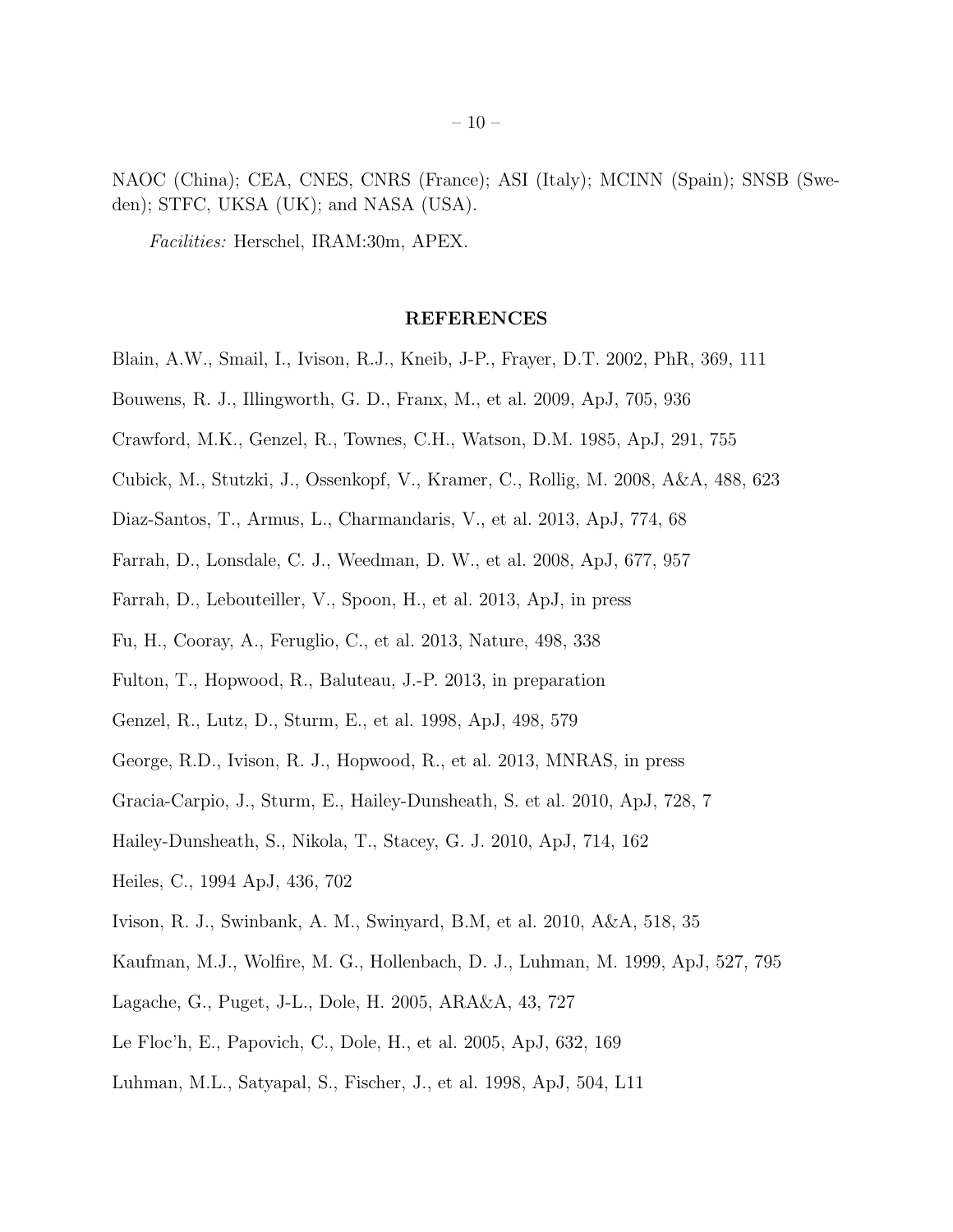- Magnelli, B., Poppeso, P., Berta, S., et al. 2013, A&A, 553, 112
- Malhotra, S., Kaufman, M. J., Hollenbach, D., et al. 2001, ApJ, 561, 766
- Muzzin, A., van Dokkum, P., Kriek, M., et al. 2010, ApJ, 725, 742
- Oliver, S.J., Bock, J., Altieri, B., et al. 2012, MNRAS, 424, 1614
- Ott, S. 2010, ASP Conference Series, 434, 139
- Papovich, C., Rudnick, G., Le Floc'h, E., et al. 2007, ApJ, 668, 45
- Pilbratt, G.L, Riedinger, J. R., Passvogel, T., et al. 2010, A&A, 518, 1
- Rigopoulou, D., Spoon, H. W. W., Genzel, R., et al. 1999, AJ, 118, 2625
- Rigopoulou, D., Hurley, P., Swinyard, B.M. 2013, MNRAS, 434, 2015
- Rodighiero, G., Cimatti, A., Gruppioni, C., et al. 2010, ApJ, 518, 25
- Rujopakarn, W., Rieke, G.H., Eisenstein, D.J., Juneau, S. 2011, ApJ, 726, 93
- Stacey, G. J., Geis, N., Genzel, R., et al. 1991, ApJ, 373, 423
- Stacey, G.J., Hailey-Dunsheath, S., Ferkinhoff, C., et al. 2010, ApJ, 724, 957
- Swinbank, A. M., Smail, I., Chapman, S. C., et al. 2010, ApJ, 405, 234
- Valtchanov, I.,Virdee, J., Ivison, R. J., et al. 2011, MNRAS, 415, 3473

<span id="page-10-0"></span>This preprint was prepared with the AAS IATEX macros v5.2.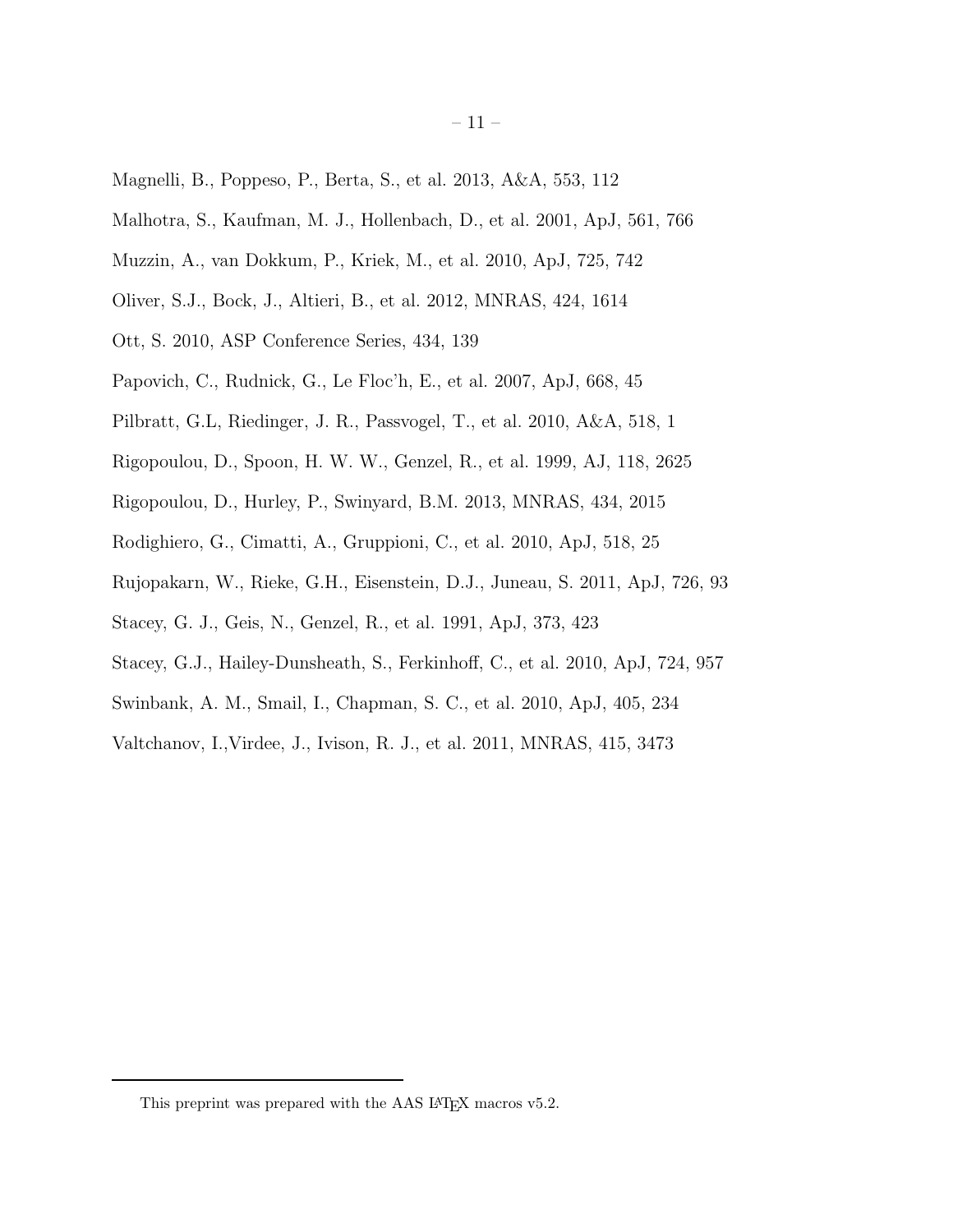

Fig. 1.— Continuum-subtracted region of the FTS spectrum around the [CII] line in the observed frame for one of our sample ULIRGs (SWIRE5) at z=0.37.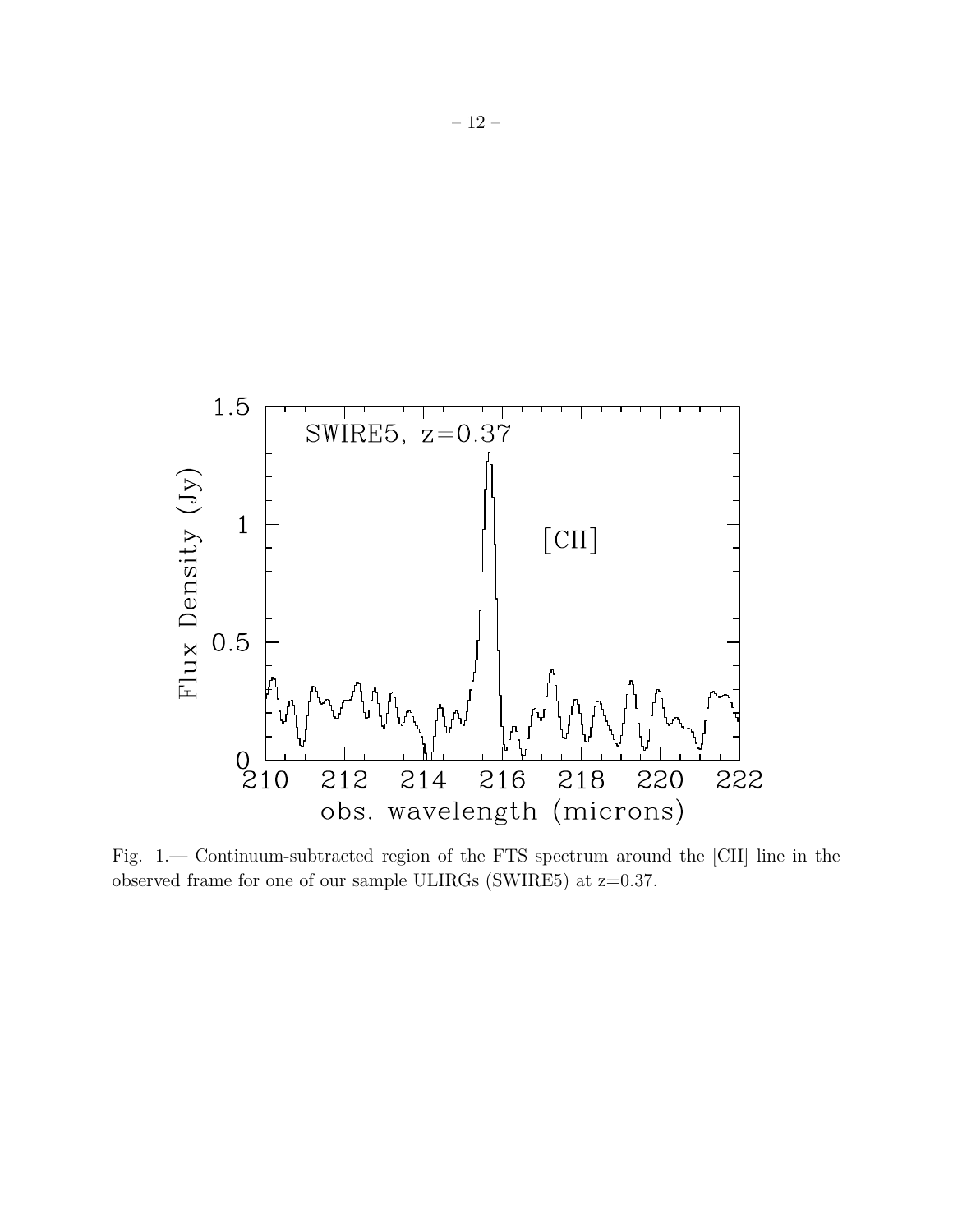

Fig. 2.—  $\text{Log}(L_{\text{ICII}}/L_{\text{FIR}})$  as a function of  $\log(L_{\text{FIR}})$  for local normal and starburst galaxies (open triangles) from Malhotra et al. (2001), local ULIRGs (black filled circles) from Farrah et al. (2013) and Diaz-Santos et al. (2013), high-redshift  $(1 < z < 2)$  star-forming galaxies (green squares), mixed systems (orange filled squares) and AGN (blue filled squares) from Stacey et al. (2010). Red stars denote the 12 intermediate redshift (U)LIRGs presented in this work (circled star is XMM01, squared stars denote AGN). Note that  $L_{\text{FIR}(42.5-122.5 \,\mu\text{m})}$  $= 0.63 \times L_{IR(8-1000\mu m)}$ .